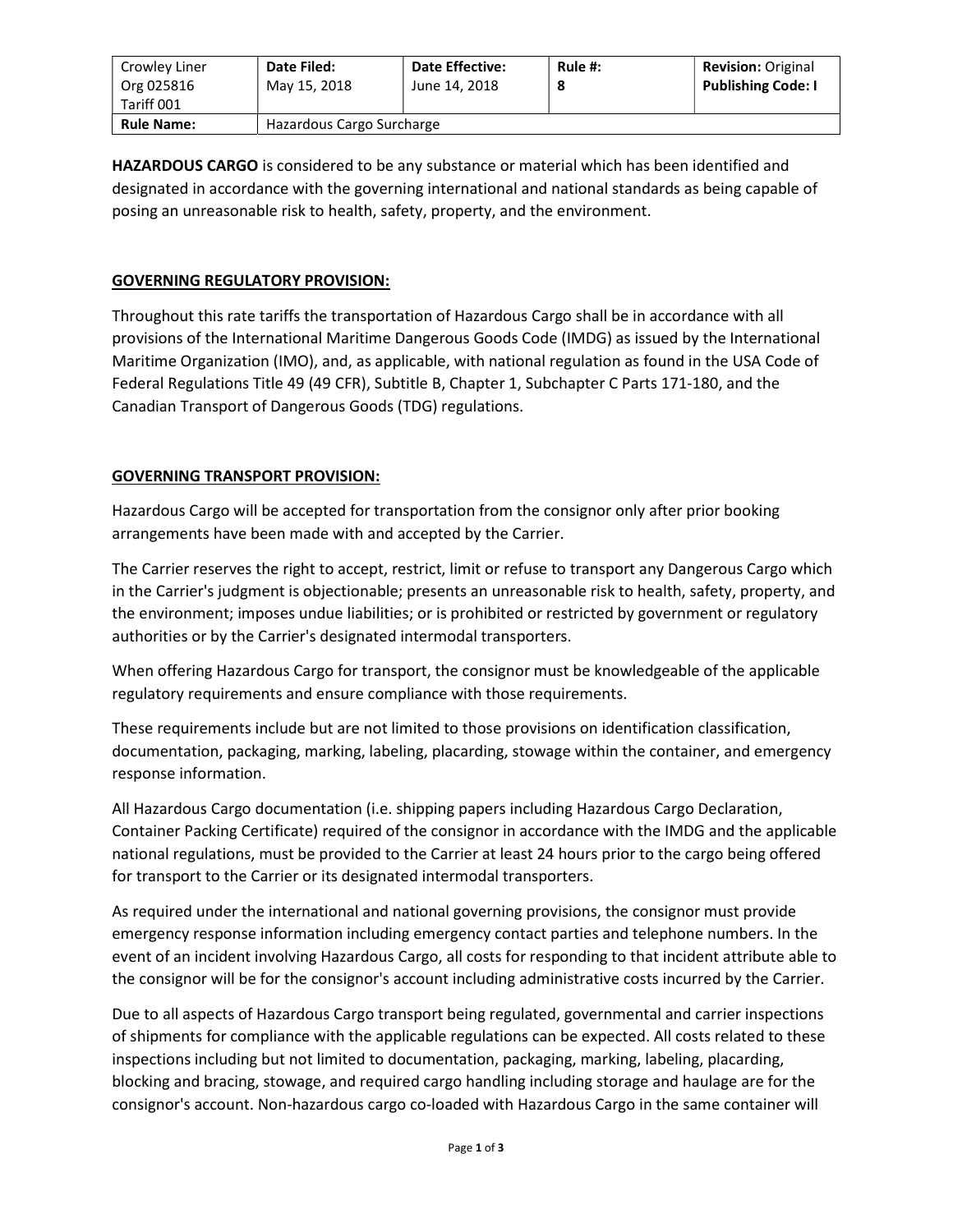| Crowley Liner<br>Org 025816<br>Tariff 001 | Date Filed:<br>May 15, 2018 | <b>Date Effective:</b><br>June 14, 2018 | Rule #:<br>8 | <b>Revision: Original</b><br><b>Publishing Code: I</b> |
|-------------------------------------------|-----------------------------|-----------------------------------------|--------------|--------------------------------------------------------|
| <b>Rule Name:</b>                         | Hazardous Cargo Surcharge   |                                         |              |                                                        |

be accorded the same treatment as Hazardous Cargo in all matters. Consignor shall indemnify the Carrier for any liability, claim or cost of any kind incurred by the Carrier as a result of any kind incurred by the Carrier as a result of consignor's failure to comply with the applicable international and/or national regulatory requirements.

Hazardous cargo which has not been booked as hazardous with the Carrier nor documented as dangerous when offered for transport to the Carrier or the Carrier's designated intermodal transporters will be considered undeclared hazardous cargo. All costs , fines and penalties related to the undeclared dangerous cargo including but not limited to documentation, packaging, marking, labeling, placarding, blocking and packaging, blocking and bracing, cargo handling storage, haulage, and/or stowage plus administrative costs of the Carrier, will be for the consignor's account.

Shipper shall indemnify and hold harmless Carrier against any and all lawsuits, claims, fines or penalties, whether civil or criminal, which may be asserted, brought or levied against Carrier as a direct or indirect result of Shipper's failure to comply with the provisions of this item, or as a result of Shipper's failure to comply with any applicable Federal, State or Municipal law, rule or regulation pertaining to packaging, placarding, handling, storage, transportation or disposal of hazardous materials.

Shipper's liability to Carrier as described above shall extend to any and all cost of litigation, including attorney's fees and expenses, and expert and witness fees and expenses, as well as amounts paid by Carrier's to satisfy settlements, judgments, fines or penalties.

Shipper must present at time of tender of all shipping papers as required for the movement of hazardous materials.